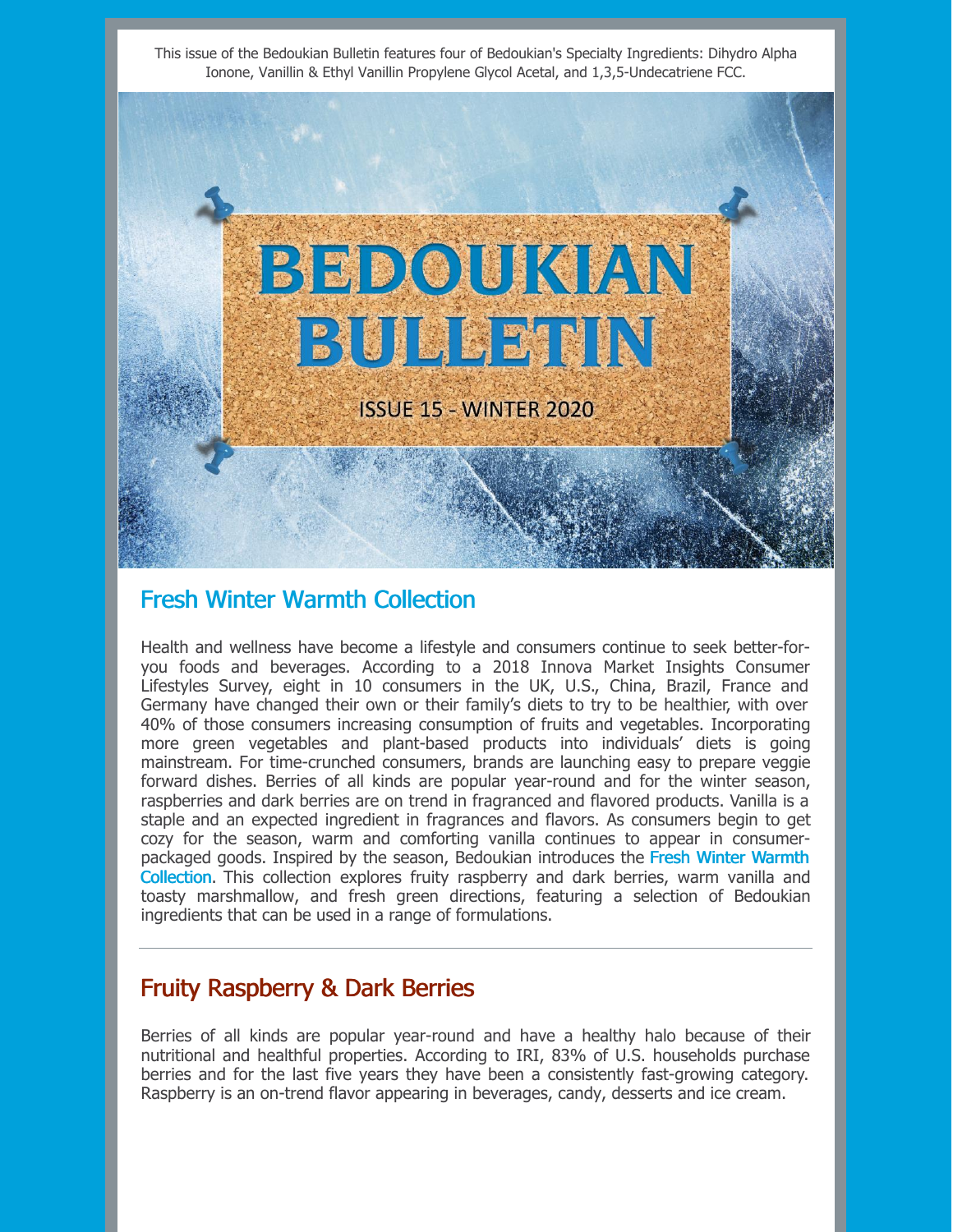

The Coca-Cola Company has been busy with new innovations in the pipeline. In December, Smartwater introduced four still flavors, which are lightly infused with natural fruit and herbal flavors. Strawberry Blackberry is one of the four flavors. In 2020, Coca-Cola will unveil various beverages with a berry profile such as Minute Maid Blue Raspberry, Peace Tea Razzleberry Zer-OH and Simply Tea with Raspberry. MATI Energy launched its selftitled craft-brewed organic energy drinks line in three varieties and Raspberry Mint is one flavor. Rebbl has extended its line with Sparkling Prebiotic Tonics formulated to support digestive health in four varieties. Forest Berry highlights elderberry, blueberry, bergamot and craft-brewed Fair Trade Assam black tea. Heywell launched its first RTD sparkling beverage line in three varieties and the Calm  $+$  Reset features Blackberry and Ginger.

Twelv 31 Spirits released Twelv 31 Velvet Berry, a white rum and vodka blended liqueur with "exotic berry essences and hints of tropical citrus notes." Brizzy Seltzer Cocktails is a new line of 5% ABV hard seltzers in four interesting flavor combinations: Blood Orange Mimosa, Mixed Berry Mojito, Strawberry Rose and Watermelon Mule.

On the indulgent side, raspberry is an ontrend flavor in candy and raspberry and chocolate combinations are popular in ice cream and desserts.

Extra Gum added the Berry Mix to the Extra Refreshers soft-chew product portfolio. In the fragrance arena, an assortment of dark berries is utilized in fine fragrance, personal care and air care formulas.

Night is a new fragrance by Bath & Body Works and highlights a blend of dark berries, midnight jasmine and rich amber. Burberry added Burberry Her Intense to its collection. The new oriental gourmand is "dark and fruity…intensified with notes of blackberry, intoxicating jasmine and warm benzoin." Britney Spears Prerogative Rave is the entertainer's 27th fragrance. This floral fruity scent has notes of mandarin, Williams pear, raspberry, red calla lily, freesia, jasmine, sandalwood, cedar, cashmeran and musk. Similarly, Jennifer Lopez's new perfume Promise is a floral woody with topnotes of Italian tangerine, pink berries and Nashi pear blended with a floral heart of orris, jasmine sambac and honeysuckle and a drydown of woody notes and crystallized amber. Kate Spade Live Colorfully Luxe combines pimento berries and orris with leather, ambergris, vanilla and musk.

For the winter season, Ulta introduced the Frosted Berry collection in six applications such as body wash, body lotion, hand wash and foaming hand wash. In addition, Ulta offers the Sweet & Shimmer Berry Pretty collection in lip scrub, lip balm, bubble bath and hand lotion. For the season, Method introduced Hollyberry in dish soap, gel hand wash and foaming hand wash. Eos Bright Cherry Blossom "contains notes of cherry blossom petals, juicy black cherries and creamy sandalwood" and is packaged in a holiday gift set with Shea lip balm,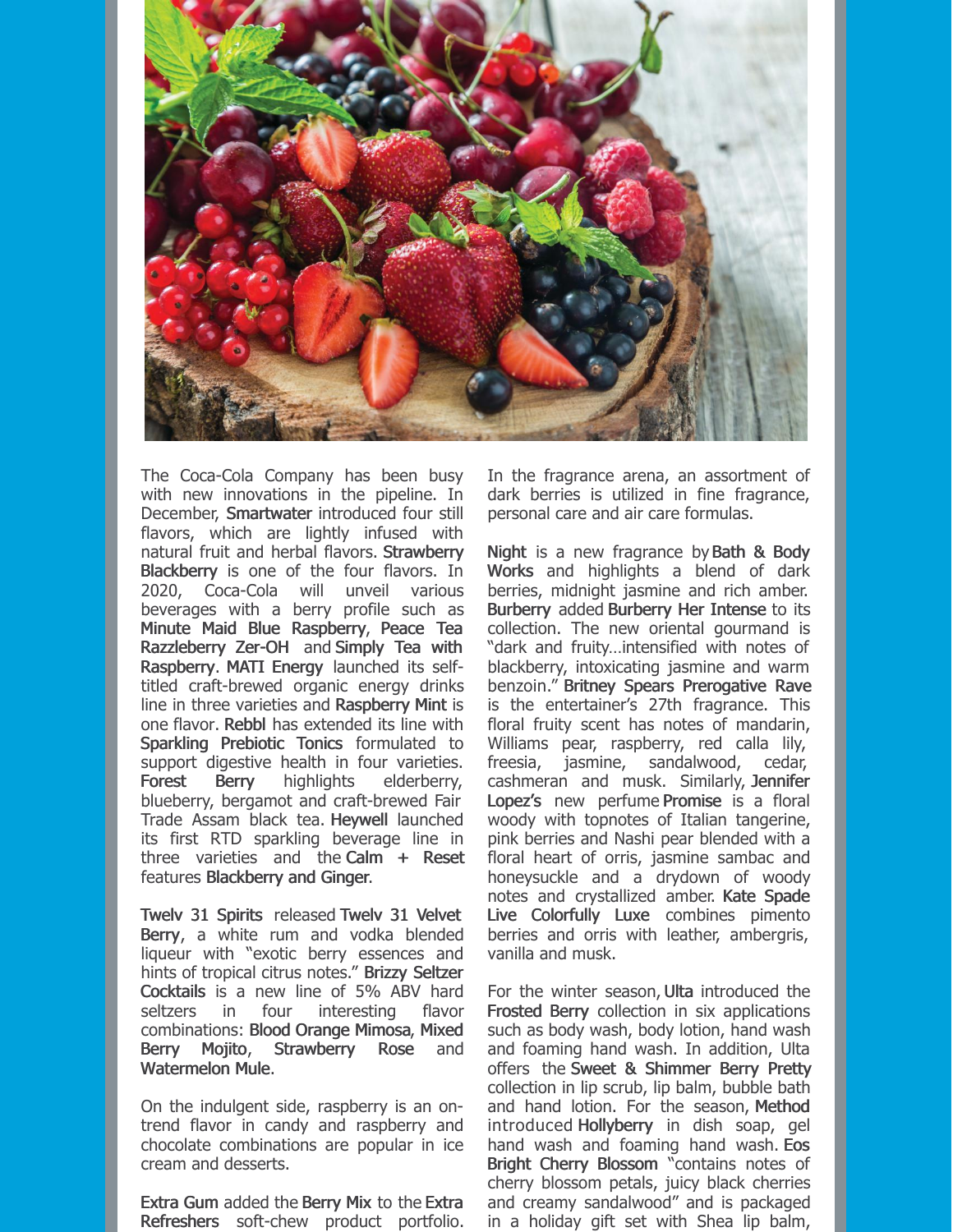Bazooka Candy's newest Baby Bottle Pop is Unicorn Glitter Berry. The multicolored lollipop is designed to dip into the glittery candy powder made of bright rainbow specks with a sweet red berry-flavor. It is rumored that Sonic may be launching a Redberry Sour Patch Kids Slush with a Sour Patch Kids Redberry-flavored syrup mixed with Sour Patch Kids candy.

BuzzFeed's Tasty limited-edition White Chocolate Raspberry Lava Cake ice cream highlights white chocolate flavored ice cream, swirls of raspberry and chunks of cake. Similarly, for a limited-time Blue Bell released a Raspberry Fudge Brownie flavor with almond ice cream, fudge brownie chunks, dark chocolate flakes and a raspberry sauce swirl. Brownie Sundae Raspberry Swirl is one of Van Leeuwen's seven new oat milk-based ice cream flavors.

Godiva Chocolatier and General Mills, Inc. have partnered on a new line of baking mixes in four dessert options. Godiva incorporated its signature chocolate into the line. The Raspberry Chocolate Torte with Raspberry Glaze was inspired by Godiva's iconic Raspberry Ganache Twirl chocolate. White Raspberry Popping Candy b y Tony's Chocolonely is the brand's newest chocolate bar made with 28% white chocolate, fruity raspberry pieces and popping candy. Hostess Brands has added an Iced Berries & Cream Cheese Danish to its portfolio.

body lotion and hand cream.

Inspired by wine, Bath & Body Works Champagne Toast highlights bubbly champagne, sparkling berries and sweet orange notes while Bath & Body Works Black Cherry Merlot is a fruity blend of dark cherry, black raspberry and merlot. In addition to candles and air care, these scents are available in hand soaps and bath and body products. Glade's Holiday Limited Edition Peaceful Rose & Wood collection features rhubarb, cassis, rose, muguet, raspberry, violet, guaiac wood and sandalwood accords and is offered in a candle, air freshener and plugin. For the holiday season, PartyLite introduced a Plum Brandy candle with plum, blackcurrant, Italian bergamot, blood orange and smoked brandy notes as well as a **Holly** Jolly Berry candle that blends holly berries and juniper sprigs with plums and ginsoaked strawberries. Village Candle Fairy Dust highlights plum, raspberries, cedarwood and warm amber.

# Warm Vanilla & Toasty Marshmallow

Vanilla has a unique appeal and connotes warmth and comfort. It is a multi-faceted, universal ingredient used in a variety of flavored and fragranced consumer packaged goods. In the food and beverage sector, vanilla is always popular in ice cream and sweets and is spilling into beverages.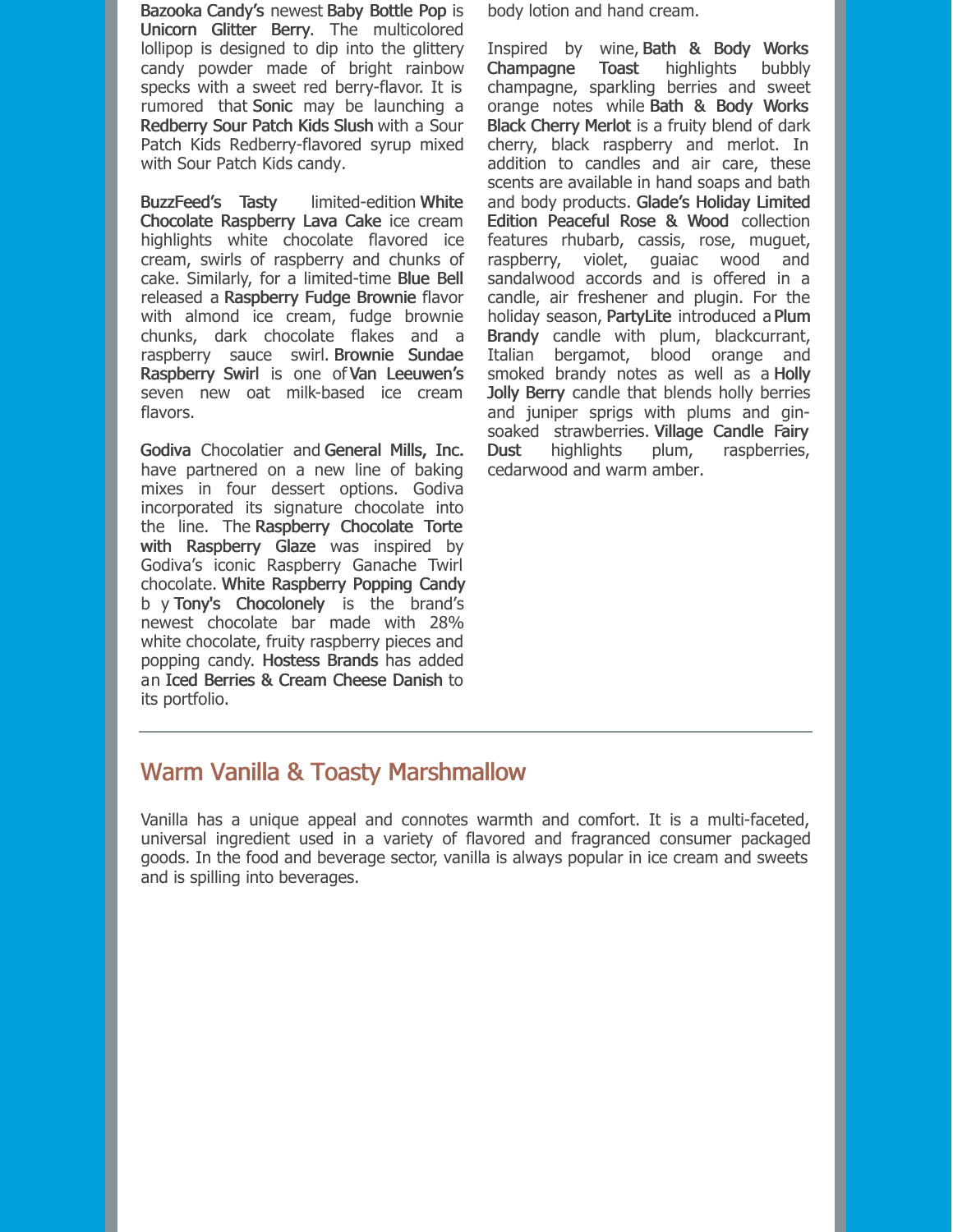

Vanilla is a go-to ice cream flavor or versatile base and marshmallow is a popular vanilla flavor twist. Van Leeuwen Ice Cream launched seven new flavors featuring a creamy house made oat milkbase and one of the flavors is Oat Milk Brown Sugar Chunk. At the beginning of the year BuzzFeed's Tasty brand unveiled a limited-edition line of eight ice cream flavors. Vanilla Galaxy Twist is one of the flavors and is made with blue frosting swirls, vanilla ice cream, caramel flavored stars and rainbow sprinkles. Vegetablebased ice cream alternative, Peekaboo offers five interesting flavors including: Vanilla with Zucchini, Cotton Candy with Beets, Mint Chocolate Chunk with Spinach, Strawberry with Carrots and Chocolate with Cauliflower.

S'mores, the beloved campfire treat, which features toasted marshmallow and chocolate sandwiched between two graham crackers is a classic flavor interpreted in a variety of sweet applications such as cookies and ice cream. This past summer, Oreo's released S'mores as a limited-time flavor. Last year, Ben & Jerry's added Gimme S'more ice cream to its lineup, which contains toasted marshmallow ice cream, chocolate cookie swirls, graham cracker swirls and fudge flakes. Tasty's take was Peanut Butter S'mores Smash ice cream that features peanut butter marshmallow ice cream, peanut butter cups, graham cracker crunchies, mini marshmallows and a fudge swirl. My/Mo Mochi ice cream added a triple layer innovation and the S'mores variety contains On the fragrance side, vanilla adds sweetness, warmth and depth to base notes in fine fragrance, personal care and air care.

Juliette Has A Gun's latest scent isVanilla Vibe and features top notes of fleur de sel, heart notes of natural vanilla absolute and orchid absolute and base notes of sandalwood, Tonka bean, brown musks and bezoin absolute. The Yves Rocher Eau de Parfum Collection features nine new fragrances and Cuir de Nuit is one of the scents. The marketing description reads "an interplay between shadow and light, between bare skin and dark leather, creating an irresistible, addictive scent with sensual notes." The fragrance uses "vanilla to depict all the nuances of this sensuality and Ivorian cocoa to add a subtle bitter touch, leaving a sensual and addictive trail." Victoria's Secret Tease Heartbreaker is "a bold clash of fruity brightness and delicious warmth" and contains Tonka bean and whipped vanilla cream base accords. Ariana Grande's Thank U, Next scent "disrupts the gourmand space by layering beautiful florals and a textured musk for a more transparent, but still addictive signature to the fragrance" and has fruity notes of pear, raspberry, and rose with sweet accords of creme de coconut, macaroon sugar and musk. By Kilian Love, Don't Be Shy Rose & Oud has key notes of Bulgarian rose, Southern Asian oud and a marshmallow core while Rolling in Love features creamy almond milk, iris, musk, rose, orange blossoms, gardenia, tuberose, freesia, ambrette seed, Tonka bean, and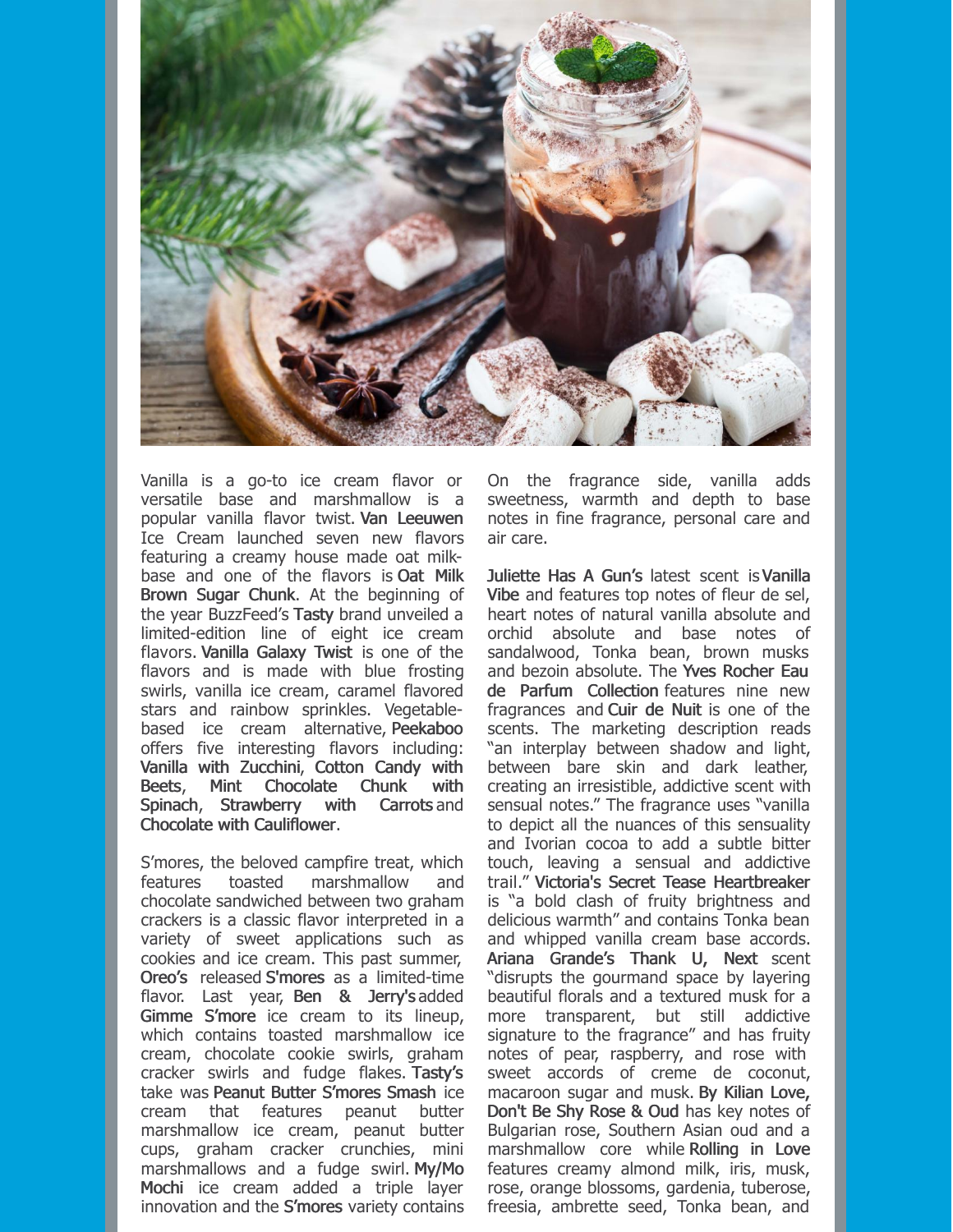mochi dough wrapped around graham cracker ice cream with a marshmallow center. For the holiday season, Starbucks introduced Toasted Marshmallow Hot Chocolate, which features hot chocolate combined with a mocha sauce, marshmallow syrup and marshmallow flavored whipped cream topped with caramelized sugar.

In the ready-to-drink (RTD) market, vanilla is a popular flavor, particularly in coffee creamers while Brown Sugar Milk Tea is all the rage in retail.

In 2019, Coca Cola added Orange Vanilla Coke and Orange Vanilla Coke Zero Sugar to its portfolio. The brand announced Cherry Vanilla Coke and Cherry Vanilla Coke Zero Sugar will join the Coca Cola portfolio in February 2020.

Pop & Bottle added RTD Vanilla Cold Brew Almond Latte to its plant-based line and unveiled Supers, a functional Oat Milk Latte range in three varieties. The Vanilla flavor features "a dose of marine collagen peptides to promote skin radiance." Mooala Brand released three new plant-based creamer flavors: Banana Nut, Oats 'N' Crème and Vanilla. Elmhurst 1925 introduced a French Vanilla Hemp Coffee Creamer.

La Colombe Hard Cold Brew Coffee is a new product in partnership with MillerCoors available in Black and Vanilla varieties. Similarly, Mad Bean Coffee by Geloso Beverage Group launched in two flavors: Mocha and Vanilla. Pabst Blue Ribbon Hard Coffee is made with "rich, creamy milk and vanilla flavor with 5% ABV."

Bubble Tea, the Taiwanese tea-based drink usually made with sweetened tea, milk and boba (tapioca pearls), is exploding in the U.S. market. Several popular Taiwanese bubble tea chains are launching stateside. There are a myriad of bubble tea flavors and combinations available, but the most popular and well-known is Brown Sugar Milk Tea, which blends milk, brown sugar caramel and tapioca pearls. Taiwanese brand, Tiger Sugar popularized the drink and recently opened a New York City location. Similarly, The Alley opened its first New York City location. The brand is known for making its own syrup from Taiwanese sugarcane and tapioca pearls. Its most popular item is the Brown Sugar Deerioca made with creme brûlée milk. Bubble tea is so popular in Asia that McDonalds in the Philippines added Milk Tea McFloat with Brown Sugar Pearls to its menu and

vanilla. The scent is described as a "skin musk" and "an addictive intimate cocoon." Estée Lauder Beautiful Belle Love is categorized as an oriental gourmand with a romantic blend of Turkish rose, French sage, amber, almond, musk, orange blossom honey, patchouli and Madagascar vanilla.

In bath & body, Love Beauty and Planet added a Yuzu & Vanilla scent in liquid hand wash. For the holiday season, Ulta debuted the Ulta Winter Vanilla range in a bath essentials ornament set, body wash and body lotion. Also available at Ulta, the Sweet & Shimmer Frosted Vanilla collection is offered in bubble bath, bath fizzer disk, face & body wipes and body lotion. Method offers Peppermint Vanilla in gel and foaming hand wash. Eos created a Fresh Vanilla Bean holiday gift set with Shea lip balm, body lotion and hand cream. The scent "contains notes of whipped vanilla, soft musk and a hint of cozy caramel."

In candles, vanilla and gourmand scents are constant for the fall/winter season. Glade's Holiday Limited Edition Sparking Citrus Sunrise highlights a citrus opening with a spicy cardamom and ginger heart and sweet vanilla sugar ending. For a November exclusive, Village Candle introduced Coconut Vanilla with notes of butter, vanilla, cream, coconut and musk. Yankee Candle's After Sledding scent is self-described as "The scent of tempting treats - sweet maple, baking spices, and vanilla bean - offers a warm welcome after a day of winter fun." For the holidays, Bath & Body Works introduced a variety of new candles using vanilla and sweet gourmand accords. Vanilla Bean Noel contains notes of marshmallow fluff and vanilla cake and Frosted Coconut Snowball has toasted coconut, vanilla musk, and whipped cream accords. The Sugared Snickerdoodle highlights warm spices, creamy vanilla and sugared musk while the Merry Cookie features fresh baked cookies, sparkling sugar crystals and rich vanilla.

Bath & Body Works' Peppermint Marshmallow offers crushed peppermint, fluffy marshmallows and powdered sugar notes and Toasted Marshmallow includes smoldering woods, fire roasted vanilla and crystalized amber nuances. PartyLite offers a Marshmallow Vanilla candle in the brand's Fall/Holiday 2019 catalog described as "marshmallow melts into whipped vanilla with a caramel drizzle and sugarcane topping for a familiar sweet treat."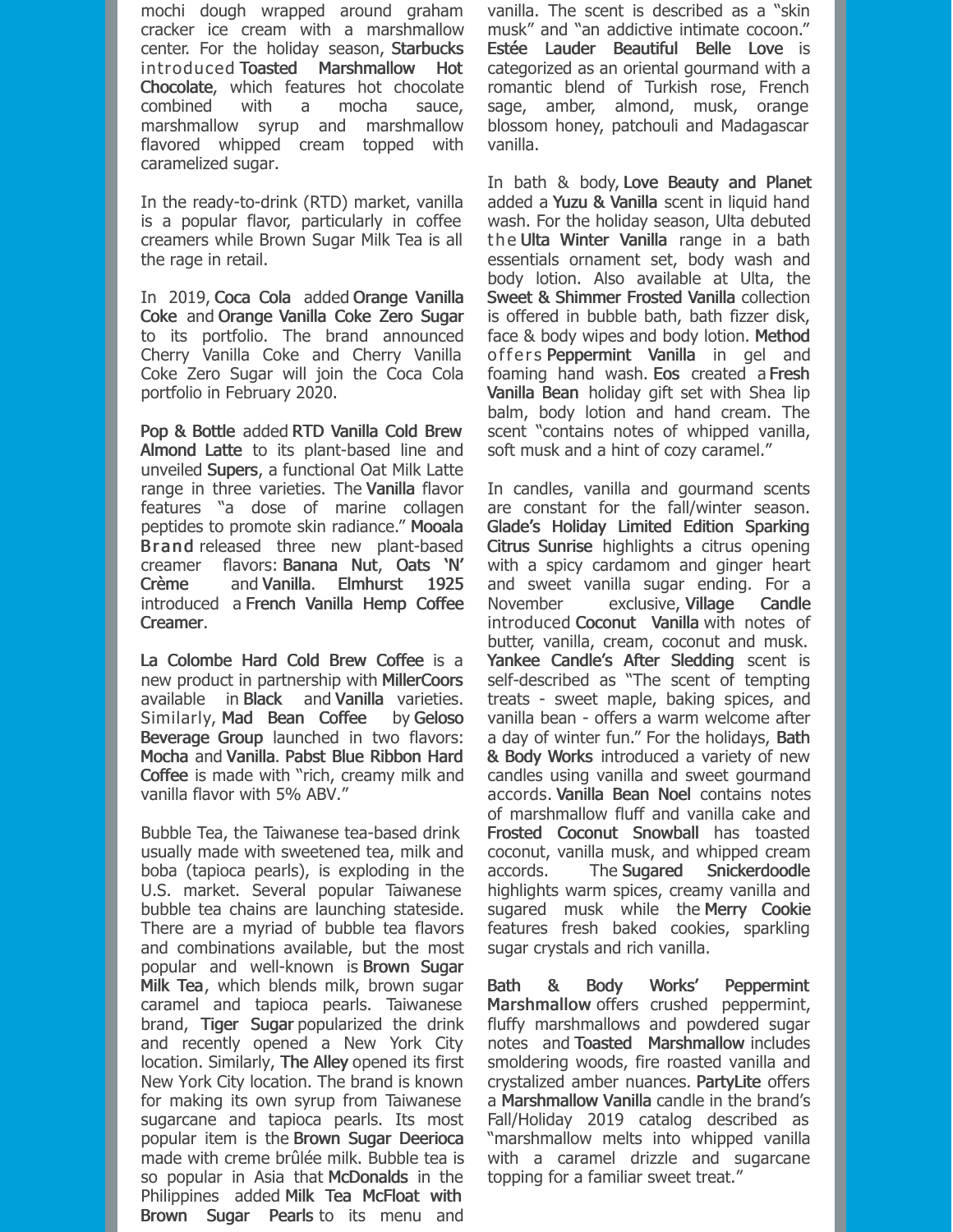features tapioca pearls at the bottom, brown sugar syrup stripes and a soft-serve ice cream on top. Domino's Pizza in Taiwan took the concept further and debuted a limited-time Brown Sugar Pearl Milk Tea Pizza. The dessert pizza is topped with shredded mozzarella cheese, mochi balls and brown sugar tapioca pearls, which are then slathered in honey. In Malaysia, Kentucky Fried Chicken offers a limitedtime Brown Sugar Boba Tea Tart, which features a puff pastry crust filled with bubble milk tea infused custard and topped with brown sugar jelly bobas.

### Fresh Green & Outdoors

Time-crunched consumers are on the move and nutrition is important as they try to incorporate more vegetables into their diets. September is even National Fruits and Veggies Month. According to Innova Market Insights, there has been a +60% rise in global food and beverage launches using a vegetarian claim between 2011 and 2015. With the rise in flexitarian diets, there's a huge push towards plant-based products and individuals cannot escape it. According to the Plant Based Foods Association and The Good Food Institute, U.S. retail sales of plant-based foods have grown 11% in the past year, reaching \$4.5 billion. In response, brands are creating vegetable forward products, many of which are easy to prepare. To meet consumer demand, Quick Service Restaurants (QSR) are test marketing or introducing plant-based meat alternatives.



There are a plethora of plant-based consumer packaged food and beverages launching in the market as well as in QSRs. Plant-based meat alternatives are the industry darling and there has been an exuberant amount of press for plant-based meat alternatives being test marketed or introduced in the QSR sector. To name a

In fine fragrance, green accords create fresh and cool nuances, many suggesting nature and the great outdoors.

Vent Vert b y Pierre Balmain is a classic green floral that originally launched in 1947 and was one of the first fragrances to incorporate galbanum. The scent was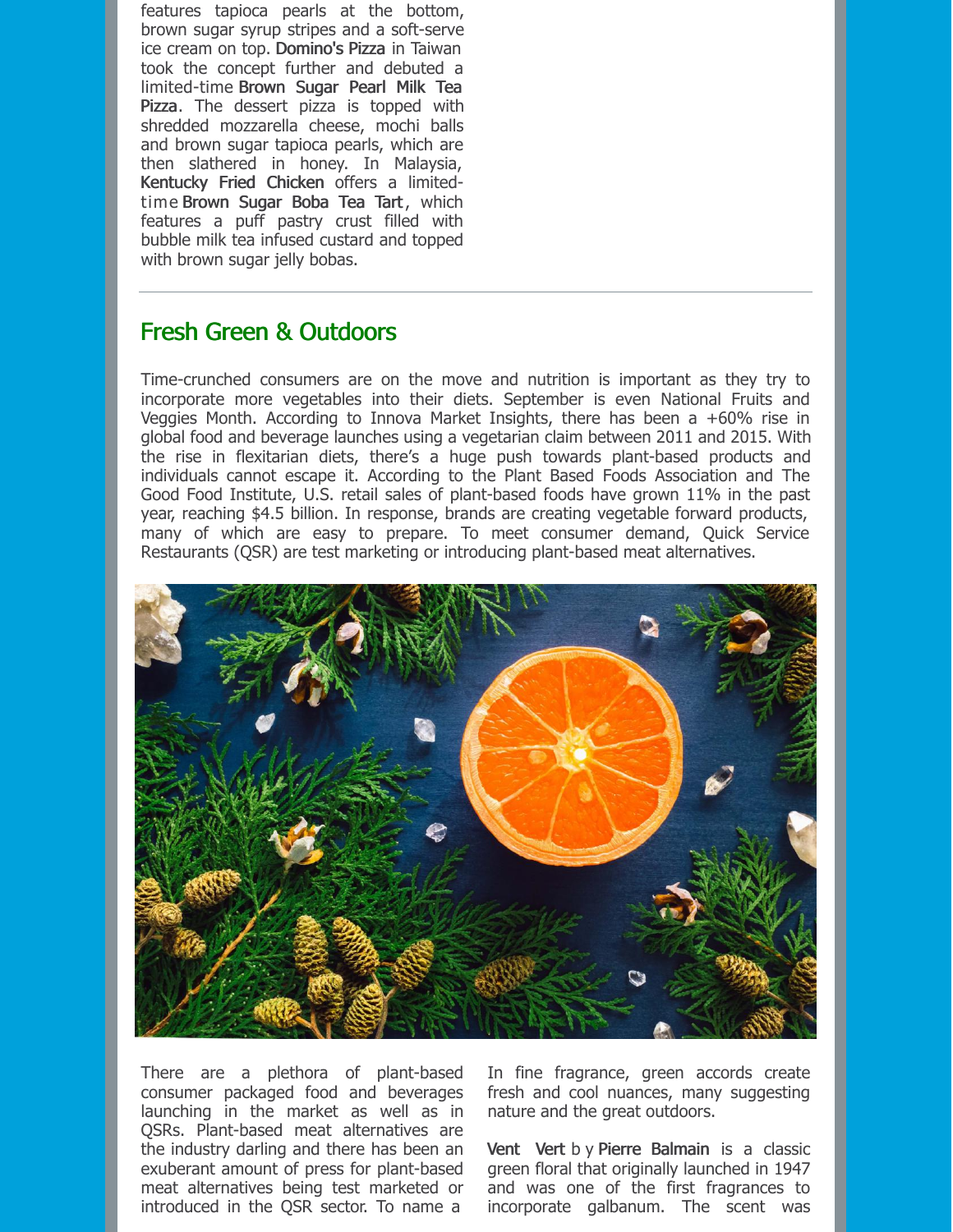few, McDonald's, Burger King, Kentucky Fried Chicken, Qdoba, Dunkin', Denny's and Pizza Hut are succumbing to the consumer demand.

Veggie flavors are common in dairy-based dips and spicy dill is a popular flavor emerging in snacks. Marzetti reformulated the brand's Veggie Dips with cleaner ingredients, less fat and calories. The dips are available in Avocado Ranch, Blue Cheese, Dill, Ranch, French Onion, Southwest Ranch, and Spinach varieties. Belle Chevre added Garden Veggie and Roasted Red Pepper flavors to its savory chevre cream cheese line. The Garden Veggie "lends a fresh garden taste to the tang of the cream cheese." Prairie Farms introduced a line of small-batch cottage cheese in seven varieties including two savory flavors: Garden Veggie and Zesty Fiesta. The Pioneer Woman (Ree Drummond) and Kraft Heinz have collaborated on a line of Ranch dressings & dips, homestyle BBQ sauces and pasta s a u c e s . Frontier Ranch and Spicy Southwestern Ranch are the two tangy dressing and dip flavors while Italian Sausage & Peppers and Garden Vegetable are two of five pasta sauce varieties. In 2019, Sabra launched Salsa Verde Hummus as a limited edition flavor, which featured Sabra's Classic Hummus "topped with tangy roasted tomatillos, jalapenos, bright cilantro and lime."

In snacks, PopCorners has created a new line of Flourish Veggie Crisps made with vegetables in four flavors: Greens & Beans, Roasted Beets, Toasted Cauliflower, and Harvest Kale. One of Lay's most popular limited-edition flavors, Flamin' Hot Dill Pickle is back and has been added to the Lay's portfolio as a permanent addition. Similarly, Blue Diamond announced a Spicy Dill Pickle flavor will join the Bold Snack Almonds line in March 2020. The flavor "is a pairing of dill and spicy garlic with a balance of savory, spicy and sour seasoning."

Eataly restaurant Birreria is a seasonal rooftop restaurant. The winter theme is Serra Alpina by Birreria - fashioned after the Italian Alps, the restaurant highlights a rustic style of trees, pine leaves, snowflakes and a cabin created by MilkyWay Studio. A novel new product is MeMento Green, the newest flavor in the line of aromatic waters distilled with Mediterranean scents. The description reads "it takes us into the beautiful atmosphere of nature, where the scent of the forest, the trees' breath and the wonderful sensation of immersing

reformulated in 1991 and again in 1999. Badgley Mischka's newest scent is Forest Noir that contains citron, pear and mandarin leaf topnotes with a floral heart of night-blooming jasmine, Bulgarian rose and hyacinth and a base of moss, patchouli and vanilla absolute. Inspired by the crisp, wet aroma of fresh rain, Le Labo Baie 19 combines dry notes of juniper berry with patchouli and green leaves. Chloé launched Atelier des Fleurs, a new collection of nine fragrances. Herba Mimosa is one of the scents and is a powdery green floral that highlights "mimosa [that] unveils tender, woody and vegetal notes." Comme des Garçons released Clash, a collection of three fragrances: Celluloid Galbanum, Chlorophyll Gardenia and Radish Vetiver, which are described as "bringing together elements that were never meant to be associated in surprising alliances." The Celluloid Galbanum is a floral green fragrance that combines lemon oil, galbanum, jasmine, cashmeran, dry amber and musk.

To bring the outside in, fresh green, outdoor scents are popular in candles during the fall/winter months. For the holiday, Voluspa launched White Cypress that is self-described as "notes of white cypress, freshly snapped and trimmed." Yankee Candle Evergreen Mist is new for the season and has notes of Douglas Fir, orange zest, forest air, evergreen bark, eucalyptus, balsam, vanilla and pine while Glade's Holiday Limited Edition Icy Evergreen Forest is made of green, pine, frosty air nuances, spruce, eucalyptus, fir balsam, fresh woods, labdanum and cypress notes. Forbidden Forest by Village Candle combines pine, herbaceous accords, cedarwood, patchouli and smoke while Fireside Fir has pine, cedarwood, patchouli and smoke notes. Similar in theme, Method introduced Frosted Fir in dish soap, gel hand wash and foaming hand wash for the holidays.